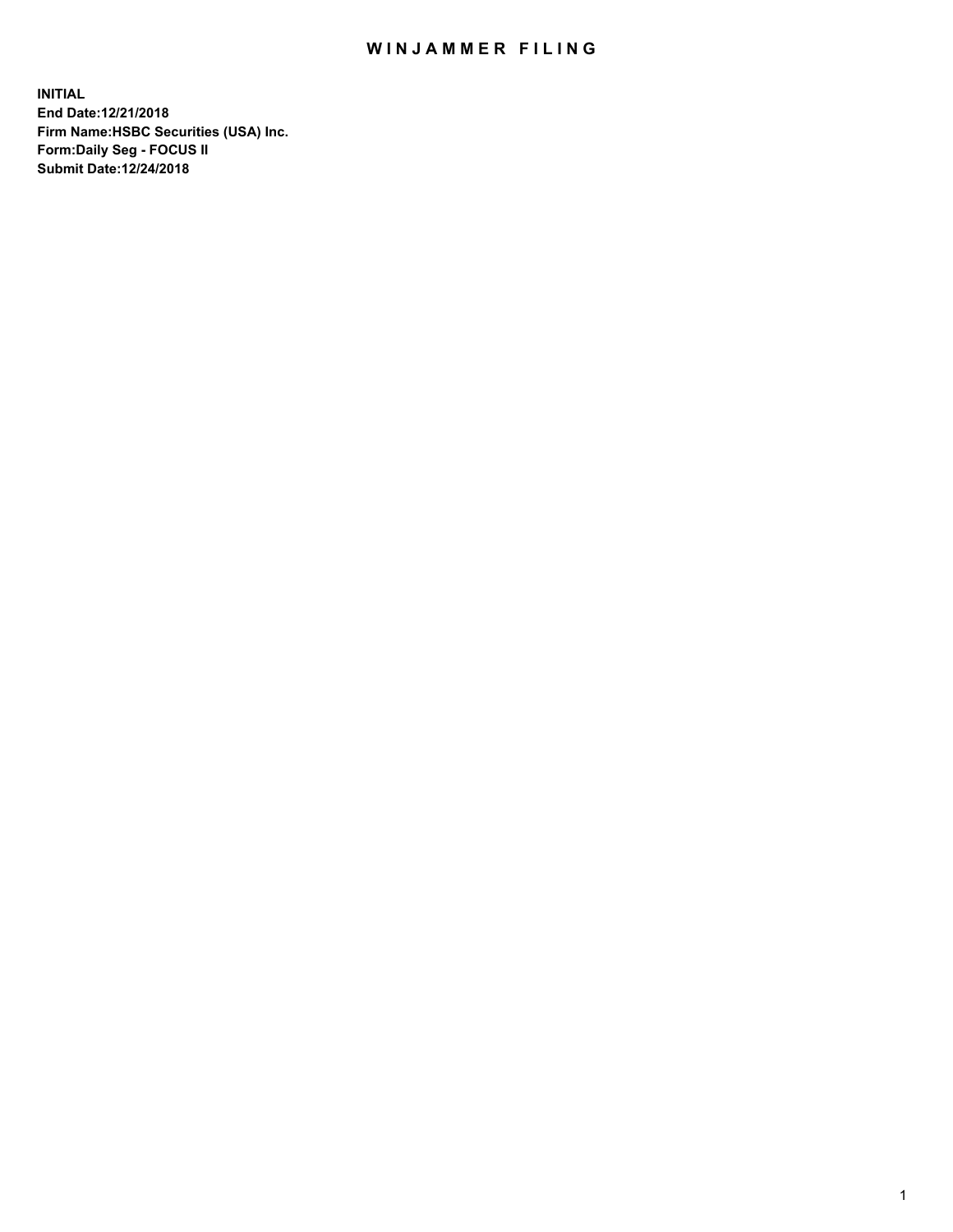**INITIAL End Date:12/21/2018 Firm Name:HSBC Securities (USA) Inc. Form:Daily Seg - FOCUS II Submit Date:12/24/2018 Daily Segregation - Cover Page**

| Name of Company                                                                                                                                                                                                                                                                                                               | <b>HSBC Securities (USA) Inc.</b>                           |
|-------------------------------------------------------------------------------------------------------------------------------------------------------------------------------------------------------------------------------------------------------------------------------------------------------------------------------|-------------------------------------------------------------|
| <b>Contact Name</b>                                                                                                                                                                                                                                                                                                           | <b>Michael Vacca</b>                                        |
| <b>Contact Phone Number</b>                                                                                                                                                                                                                                                                                                   | 212-525-7951                                                |
| <b>Contact Email Address</b>                                                                                                                                                                                                                                                                                                  | michael.vacca@us.hsbc.com                                   |
| FCM's Customer Segregated Funds Residual Interest Target (choose one):<br>a. Minimum dollar amount: ; or<br>b. Minimum percentage of customer segregated funds required:%; or<br>c. Dollar amount range between: and; or<br>d. Percentage range of customer segregated funds required between:% and%.                         | 109,000,000<br><u>0</u><br>0 <sub>0</sub><br>0 <sub>0</sub> |
| FCM's Customer Secured Amount Funds Residual Interest Target (choose one):<br>a. Minimum dollar amount: ; or<br>b. Minimum percentage of customer secured funds required:%; or<br>c. Dollar amount range between: and; or<br>d. Percentage range of customer secured funds required between:% and%.                           | 25,000,000<br><u>0</u><br>0 <sub>0</sub><br>0 <sub>0</sub>  |
| FCM's Cleared Swaps Customer Collateral Residual Interest Target (choose one):<br>a. Minimum dollar amount: ; or<br>b. Minimum percentage of cleared swaps customer collateral required:%; or<br>c. Dollar amount range between: and; or<br>d. Percentage range of cleared swaps customer collateral required between:% and%. | 83,000,000<br><u>0</u><br><u>00</u><br>00                   |

Attach supporting documents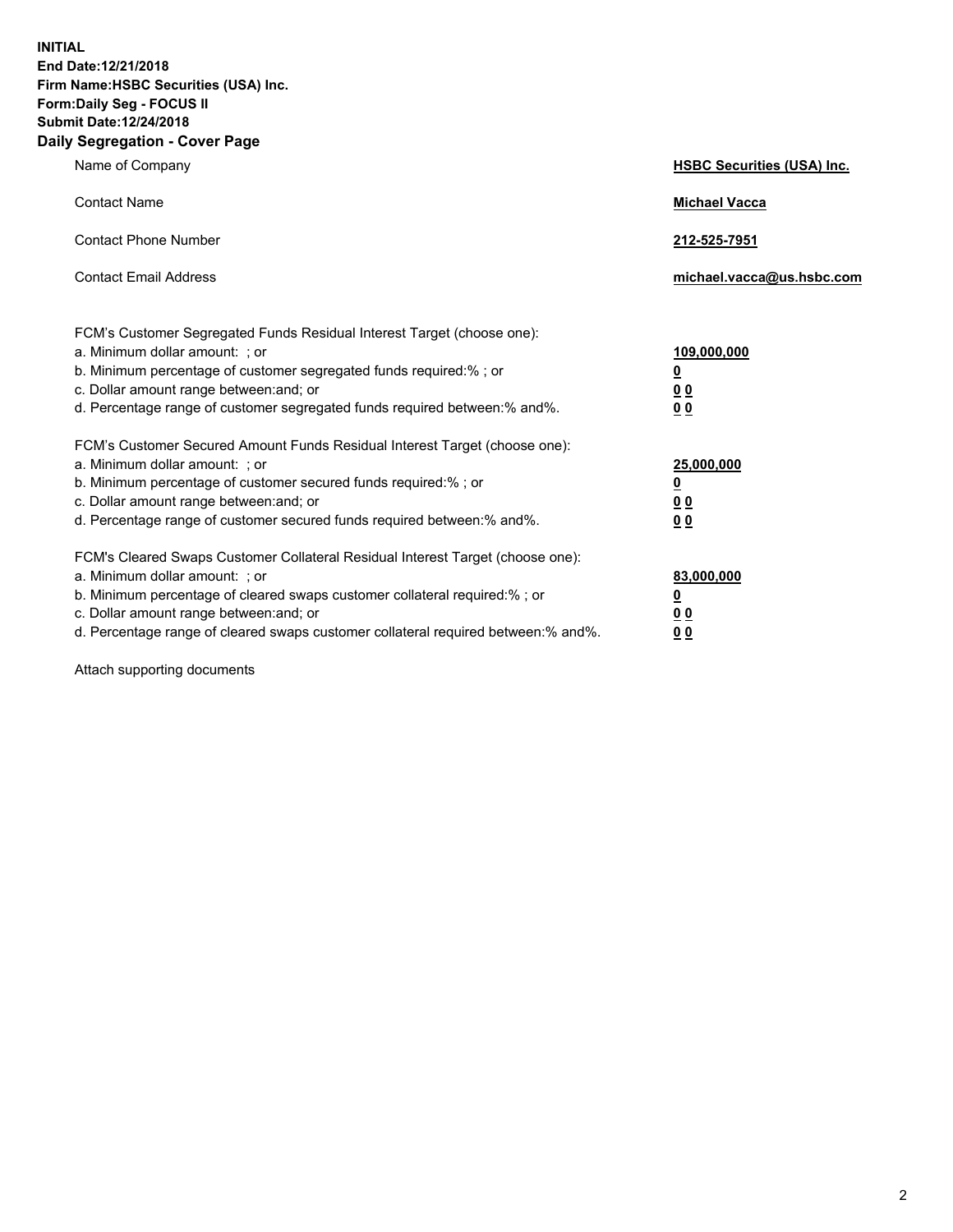**INITIAL End Date:12/21/2018 Firm Name:HSBC Securities (USA) Inc. Form:Daily Seg - FOCUS II Submit Date:12/24/2018 Daily Segregation - Secured Amounts** Foreign Futures and Foreign Options Secured Amounts Amount required to be set aside pursuant to law, rule or regulation of a foreign government or a rule of a self-regulatory organization authorized thereunder **0** [7305] 1. Net ledger balance - Foreign Futures and Foreign Option Trading - All Customers A. Cash **84,459,390** [7315] B. Securities (at market) **63,645,475** [7317] 2. Net unrealized profit (loss) in open futures contracts traded on a foreign board of trade **8,403,423** [7325] 3. Exchange traded options a. Market value of open option contracts purchased on a foreign board of trade **0** [7335] b. Market value of open contracts granted (sold) on a foreign board of trade **0** [7337] 4. Net equity (deficit) (add lines 1. 2. and 3.) **156,508,288** [7345] 5. Account liquidating to a deficit and account with a debit balances - gross amount **74,147** [7351] Less: amount offset by customer owned securities **-71,896** [7352] **2,251** [7354] 6. Amount required to be set aside as the secured amount - Net Liquidating Equity Method (add lines 4 and 5) **156,510,539** [7355] 7. Greater of amount required to be set aside pursuant to foreign jurisdiction (above) or line 6. **156,510,539** [7360] FUNDS DEPOSITED IN SEPARATE REGULATION 30.7 ACCOUNTS 1. Cash in banks A. Banks located in the United States **59,885,890** [7500] B. Other banks qualified under Regulation 30.7 **0** [7520] **59,885,890** [7530] 2. Securities A. In safekeeping with banks located in the United States **27,285,210** [7540] B. In safekeeping with other banks qualified under Regulation 30.7 **29,775,521** [7560] **57,060,731** [7570] 3. Equities with registered futures commission merchants A. Cash **0** [7580] B. Securities **0** [7590] C. Unrealized gain (loss) on open futures contracts **0** [7600] D. Value of long option contracts **0** [7610] E. Value of short option contracts **0** [7615] **0** [7620] 4. Amounts held by clearing organizations of foreign boards of trade A. Cash **0** [7640] B. Securities **0** [7650] C. Amount due to (from) clearing organization - daily variation **0** [7660] D. Value of long option contracts **0** [7670] E. Value of short option contracts **0** [7675] **0** [7680] 5. Amounts held by members of foreign boards of trade A. Cash **30,060,260** [7700] B. Securities **36,360,266** [7710] C. Unrealized gain (loss) on open futures contracts **8,403,423** [7720] D. Value of long option contracts **0** [7730] E. Value of short option contracts **0** [7735] **74,823,949** [7740] 6. Amounts with other depositories designated by a foreign board of trade **0** [7760] 7. Segregated funds on hand **0** [7765]

- 8. Total funds in separate section 30.7 accounts **191,770,570** [7770]
- 9. Excess (deficiency) Set Aside for Secured Amount (subtract line 7 Secured Statement Page 1 from Line 8)
- 10. Management Target Amount for Excess funds in separate section 30.7 accounts **25,000,000** [7780]
- 11. Excess (deficiency) funds in separate 30.7 accounts over (under) Management Target **10,260,031** [7785]

3

**35,260,031** [7380]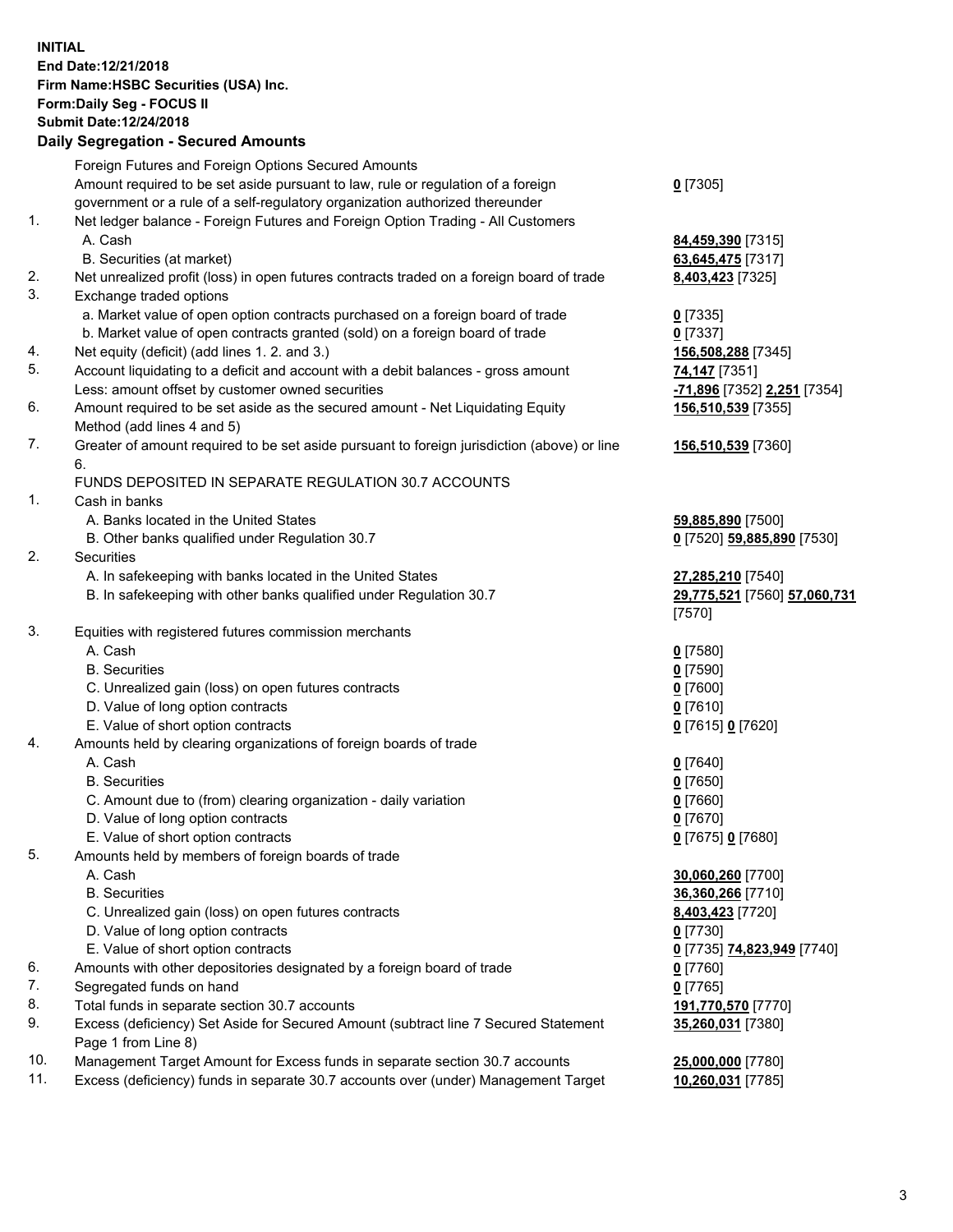|     | <b>INITIAL</b><br>End Date:12/21/2018<br>Firm Name: HSBC Securities (USA) Inc.<br><b>Form:Daily Seg - FOCUS II</b><br><b>Submit Date:12/24/2018</b><br>Daily Segregation - Segregation Statement |                                            |
|-----|--------------------------------------------------------------------------------------------------------------------------------------------------------------------------------------------------|--------------------------------------------|
|     |                                                                                                                                                                                                  |                                            |
| 1.  | SEGREGATION REQUIREMENTS (Section 4d(2) of the CEAct)                                                                                                                                            |                                            |
|     | Net ledger balance<br>A. Cash                                                                                                                                                                    | 346,960,271 [7010]                         |
|     | B. Securities (at market)                                                                                                                                                                        | 1,449,580,048 [7020]                       |
| 2.  | Net unrealized profit (loss) in open futures contracts traded on a contract market                                                                                                               | -182,263,282 [7030]                        |
| 3.  | Exchange traded options                                                                                                                                                                          |                                            |
|     | A. Add market value of open option contracts purchased on a contract market                                                                                                                      | 276,815,558 [7032]                         |
|     | B. Deduct market value of open option contracts granted (sold) on a contract market                                                                                                              | <u>-<b>82,772,513</b> [</u> 7033]          |
| 4.  | Net equity (deficit) (add lines 1, 2 and 3)                                                                                                                                                      | <u>1,808,320,082</u> [7040]                |
| 5.  | Accounts liquidating to a deficit and accounts with                                                                                                                                              |                                            |
|     | debit balances - gross amount                                                                                                                                                                    | 210,397,868 [7045]                         |
|     | Less: amount offset by customer securities                                                                                                                                                       | <u>-210,397,868</u> [7047] <u>0</u> [7050] |
| 6.  | Amount required to be segregated (add lines 4 and 5)                                                                                                                                             | 1,808,320,082 [7060]                       |
|     | FUNDS IN SEGREGATED ACCOUNTS                                                                                                                                                                     |                                            |
| 7.  | Deposited in segregated funds bank accounts                                                                                                                                                      |                                            |
|     | A. Cash                                                                                                                                                                                          | 7,641,739 [7070]                           |
|     | B. Securities representing investments of customers' funds (at market)                                                                                                                           | 75,025,083 [7080]                          |
|     | C. Securities held for particular customers or option customers in lieu of cash (at<br>market)                                                                                                   | 285,177,296 [7090]                         |
| 8.  | Margins on deposit with derivatives clearing organizations of contract markets                                                                                                                   |                                            |
|     | A. Cash                                                                                                                                                                                          | 24,200,769 [7100]                          |
|     | B. Securities representing investments of customers' funds (at market)                                                                                                                           | <u>317,971,453</u> [7110]                  |
|     | C. Securities held for particular customers or option customers in lieu of cash (at<br>market)                                                                                                   | 1,063,487,232 [7120]                       |
| 9.  | Net settlement from (to) derivatives clearing organizations of contract markets                                                                                                                  | <u>-61,492,201</u> [7130]                  |
| 10. | Exchange traded options                                                                                                                                                                          |                                            |
|     | A. Value of open long option contracts                                                                                                                                                           | 276,815,558 [7132]                         |
|     | B. Value of open short option contracts                                                                                                                                                          | -82,772,513 [7133]                         |
| 11. | Net equities with other FCMs                                                                                                                                                                     |                                            |
|     | A. Net liquidating equity                                                                                                                                                                        | 16,113,090 [7140]                          |
|     | B. Securities representing investments of customers' funds (at market)                                                                                                                           | $0$ [7160]                                 |
|     | C. Securities held for particular customers or option customers in lieu of cash (at                                                                                                              | 0 <sup>[7170]</sup>                        |
|     | market)                                                                                                                                                                                          |                                            |
| 12. | Segregated funds on hand                                                                                                                                                                         | 100,915,520 [7150]                         |
| 13. | Total amount in segregation (add lines 7 through 12)                                                                                                                                             | 2,023,083,026 [7180]                       |
| 14. | Excess (deficiency) funds in segregation (subtract line 6 from line 13)                                                                                                                          | <u>214,762,944</u> [7190]                  |
| 15. | Management Target Amount for Excess funds in segregation                                                                                                                                         | 109,000,000 [7194]                         |

16. Excess (deficiency) funds in segregation over (under) Management Target Amount Excess

**105,762,944** [7198]